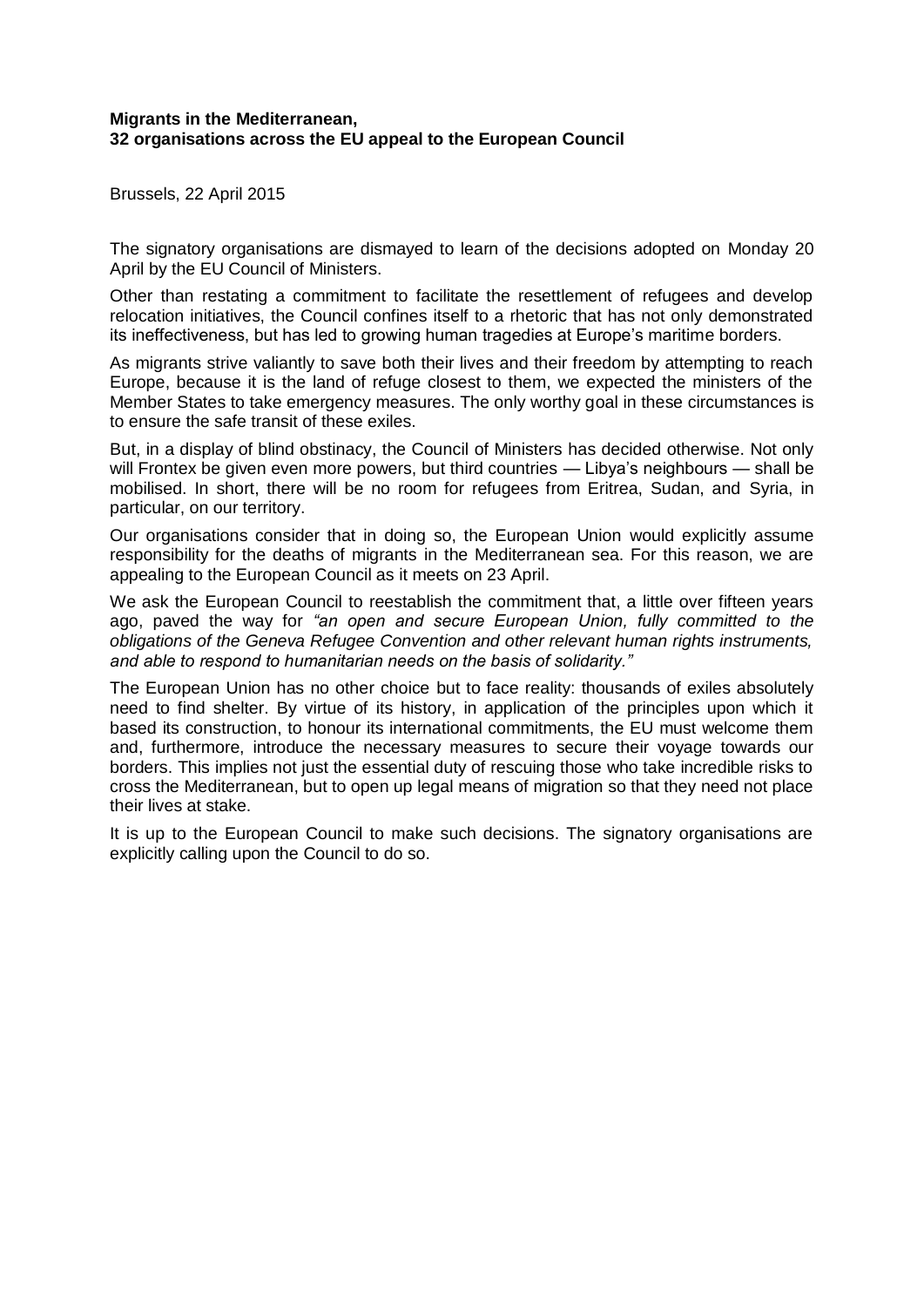## **Signatories:**



















fidh

migreurop





EURO-MEDITERRANEAN HUMAN RIGHTS NETWORK RÉSEAU EURO-MÉDITERRANÉEN DES DROITS DE L'HOMME

الشبكة الأوروبية \_ المتوسطية لحقوق الإنسان



Liga voor de Rechten van de Mens

**FEANTSA** 







Ligue des Droits de l'Homme<br>Action Luxembourg Ouvert et Solidaire